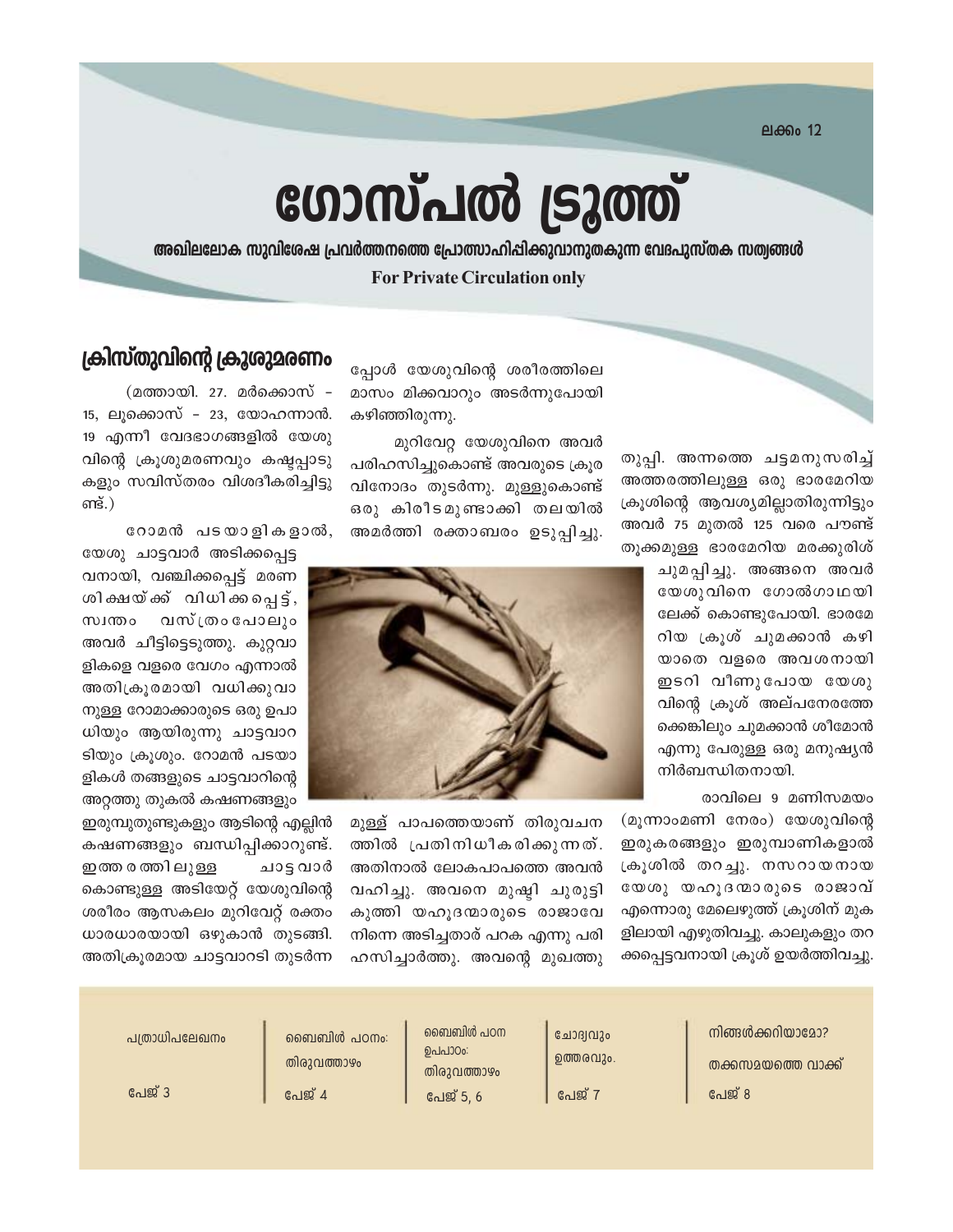# வைவிൾ

 $\sim$ ฏกอง  $\sim$ อา $\sim$ ใ $\sim$ งการ

ദൈവവചനം

2 തിമൊ. 3: 16-17, 2 പത്രൊ. 1: 20, 21, മത്തായി 24: 35

സ്നേഹബന്ധം മത്തായി 22: 37-40, യോഹ. 14: 21-23, 1 0000 0. 4: 7-11

മാനസാന്തരം അപ്പൊ. 3: 19, 17: 30, 2 കൊരി. 7:10

പുതുജനനം യോഹ. 3: 3-7, 2 കൊരി. 5: 17, റോമർ 6 : 1-4, എഫെ. 2: 1, 5-6).

പാപത്തിൽ നിന്നും സ്വാതന്ത്ര്യം 1 യോഹ. 5: 18, മത്തായി 1: 21, യോഹ. 8: 11

പരിശുദ്ധാത്മ നിറവ് അപ്പൊ. 19: 2, 15: 8-9, 1: 8).

വിശുദ്ധി ലൂക്കോ. 1:73-75, എബ്രാ. 12:14, 1 പത്രൊ. 1: 15-16, തീത്തോ. 2: 11, 12, റോമ. 6: 22

ദൈവരാജ്യം ലൂക്കോ. 17: 20-21, റോമ. 14: 17, യോഹ. 18: 36

 $m$ ) $\epsilon$ അപ്പൊ. 2: 4-7, എഫെ. 4: 4-6, 1 കൊരി. 12: 12,13, കൊലൊ. 1: 18

ഐകൃത യോഹ. 17: 20-23, ഗലാ. 3: 28, വെളി. 18: 2-4

ചട്ടങ്ങൾ മത്താ. 28: 19-20, 26: 26-30, 1 കൊരി. 11: 23-27, യോഹ. 13: 14-17

ദൈവീക രോഗശാന്തി ലൂക്കോ. 4: 18, യെശയ്യ. 53: 4-5, യാക്കോബ് 5: 13-16

വിവാഹശുശ്രൂഷ മത്താ. 19: 5-6, ലുക്കോ. 16: 18, റോമർ 7: 2-3, 1 കൊരി. 7: 10-11

ബാഹൃപ്രകടനം 1 തിമൊ. 2: 9-10, 1 കൊരി. 11: 14-15, ആവർത്തനം 22: 5

അന്ത്യകാലം 2 പക്രൊ. 3: 7-12, യോഹ. 5: 28-29, 2 കൊരി. 5: 10, മത്താ. 25: 31-46

സാമാധാനവാദം: ലൂക്കോസ് 6: 27-29, ലൂക്കോസ് 18: 20

അരാധന യോഹ. 4: 23-24, എഫെ. 5: 19, 2 കൊരി. 3: 17

അന്തൃകല്പന മർക്കൊസ് 16: 15

ശിക്ഷാരീതിയിൽ ഏറ്റവും വേദനാജനകവും, നിന്ദ്യവുമായ ശിക്ഷ ക്രുശീകരണം തന്നെ. അടിമകൾക്കും, അന്യജാതിക്കാർക്കും വഞ്ചനാക്കുറ്റമുള്ള മഹാകുറ്റവാളികൾക്കാണിതു വിധിച്ചിരുന്നത്. ഇരുവശങ്ങളിലായി രണ്ട് കള്ളന്മാരെകൂടി ക്രൂശിച്ചിരുന്നു.

ശാരീരികമായും മാനസികമായും തകർന്ന അവസ്ഥയിൽ ക്രുശിൽ തുങ്ങിക്കിടക്കുന്ന അവസരത്തിലും യേശു അവിടെ കൂടി നിന്നിരുന്ന ജനത്തെ നോക്കി പ്രാർത്ഥിച്ചു. ''പിതാവേ ഇവർ ചെയ്യു ന്നതെന്ത് എന്നറിയായ്കയാൽ ഇവരോടു ക്ഷമിക്കണമേ."

തന്നെ വിടുവിക്കുവാൻ ദൂതന്മാരെ വിളിക്കുവാൻ അധികാര മുണ്ടായിരുന്നിട്ടും യേശു സ്വമനസ്സാലെ തന്നെത്താൻ സമർപ്പിച്ചു കൊണ്ട് മനുഷ്യവർഗ്ഗത്തോടുള്ള തന്റെ ആഴമേറിയ സ്നേഹം വെളി പ്പെടുത്തുകയായിരുന്നു. നേരം സന്ധ്യയായപ്പോൾ (ആറാംമണി നേരം) സൂര്യൻ മറഞ്ഞുപോയി സർവ്വലോകവും ഏകദേശം മൂന്നു മണിക്കുറോളം ഇരുണ്ടുപോയി.

മൂന്നാണികളിൽ ദേഹം തൂങ്ങിക്കിടന്നു. ശ്വസിക്കുവാൻ തന്റെ ശരീരം മുഴുവൻ ഉയർത്തി പ്രയാസത്തോടെ മാത്രമേ കഴിയുമായി രുന്നുള്ളു. അല്പസമയത്തിനുള്ളിൽ തന്നെ ശരീരത്തിലുള്ള മാംസ പേശികൾ വലിഞ്ഞുമുറുകി രക്തധമനികൾ പൊട്ടി സാവധാനം മരണത്തിലേക്ക് വഴുതി വീഴുകയാണ് ചെയ്യുന്നത്.

ഇരുട്ട് പരന്നു ഏകദേശം 3 മണിക്ക്, (ഒൻപതാം മണിനേ രം) യേശു ഉറക്കെ നിലവിളിച്ചു. ''പിതാവേ, എന്റെ ആത്മാവിനെ തിരുക്കരത്തിൽ ഏല്പിക്കുന്നു. എന്നു പറഞ്ഞു പ്രാണനെ വിട്ടു". ഉടനെ ദേവാലയത്തിന്റെ തിരശീല മുകൾ മുതൽ താഴെ വരെ രണ്ടായി കീറപ്പെട്ടു. വലിയ ഭൂകമ്പം ഉണ്ടായി. ഏവർക്കും വിമോ ചനം നൽകികൊണ്ട് പുത്രന്റെ മരണം മുഖാന്തരം പിതാവിങ്കലേക്ക് പ്രവേശനം സാധ്യമായി.

യേശുവിന്റെ പ്രായശ്ചിത്ത മരണം മുഖാന്തരം ഏവരുടേയും രക്ഷാമാർഗ്ഗം തുറന്നു. മശീഹായുടെ മരണം തന്റെ വിജയമായി പിശാച് ചിന്തിച്ചു. എന്നാൽ ഞായറാഴ്ച ആഗതമായി. യേശു ഉയർത്തെഴുന്നേറ്റു ഇന്നും എന്നേക്കും നമുക്കായി അവൻ ജീവി ക്കുന്നു. **MWS** 

ആത്മീയ അഭിവൃദ്ധിയും ദൈവമക്കളുടെ ആത്മീയ വളർച്ചയും ലക്ഷ്യമാക്കികൊണ്ട്, ദൈവസഭയുടെ ഉപദേശ സത്യങ്ങൾ ത്രൈമാസങ്ങളിൽ പുറത്തിറക്കുന്ന ഒരു പ്രസിദ്ധീകരണമാണ് ഗോസ്പൽ ട്രൂത്ത്. www. thegospeltruth.org എന്ന വെബ്സൈറ്റ് മുഖേനയും ഇ- മെയിൽ വഴിയായും ആനുകാലിക ആത്മീയ സന്ദേശങ്ങൾ ലഭ്യമാണ്. ഗോസ്പൽട്രുത്ത് മിക്കരാജ്യങ്ങളിലും പ്രദേശിക ഭാഷകളിൽ ഇന്ന് ലഭിക്കുന്നുണ്ട്. അനേകരുടെ സ്വമേ ധാദാനങ്ങൾ മുഖാന്തരമാണിത് സാധിക്കുന്നത്. മുഖപേജിലുള്ള ചിത്രങ്ങൾ അനുവാദപ്രകാരം കൊടുത്തിട്ടുള്ളതുമാകുന്നു.

എന്ന് എഡിറ്റർ,

മൈക്കിൾ ഡബ്ലൂ. സ്മിത്ത്

 $\overline{2}$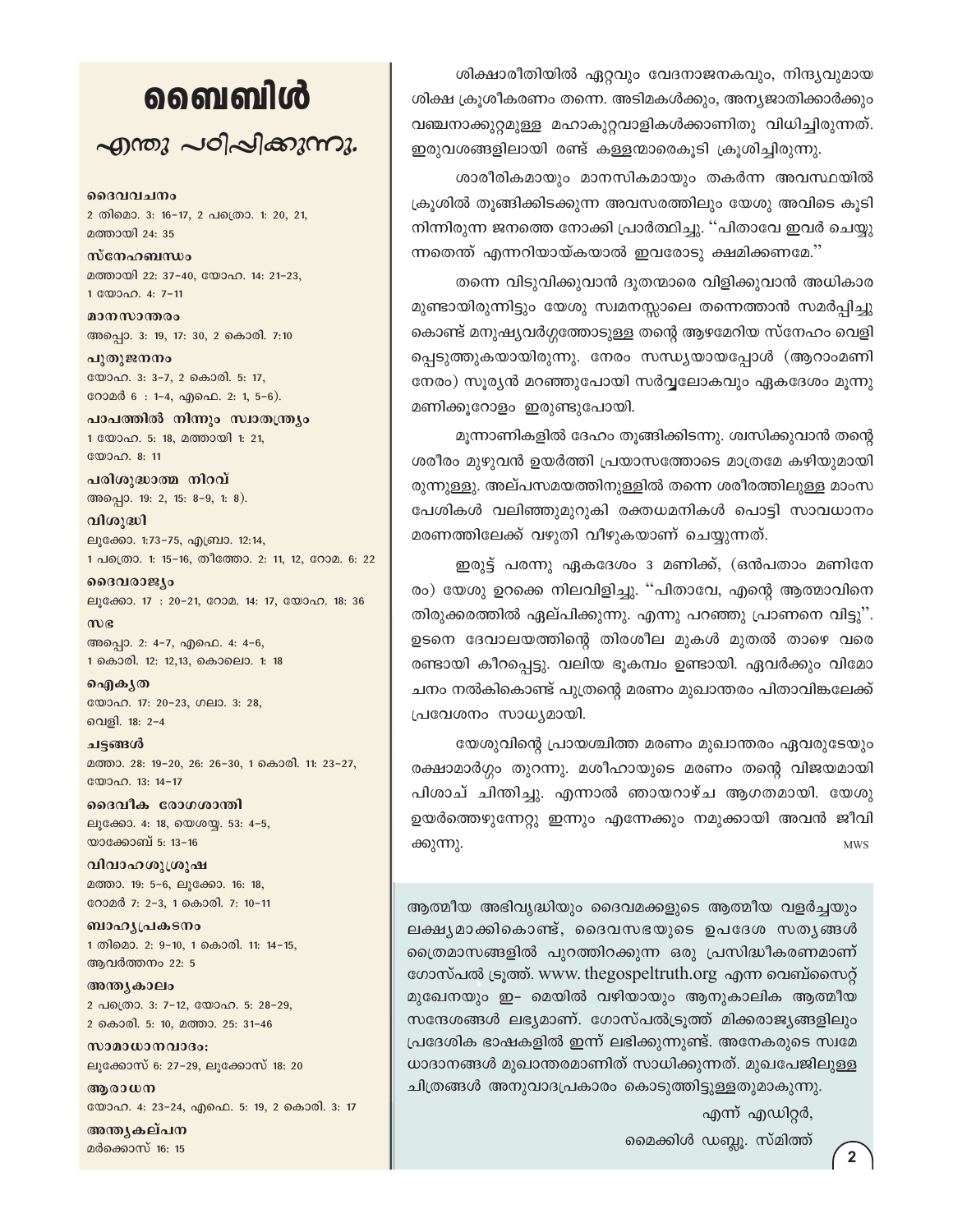# പത്രാധിപലേഖനം



ഞാൻ രക്തം കാണുമ്പോൾ നിങ്ങളെ ഒഴിഞ്ഞുകടന്നുപോകും. ബാധ നിങ്ങൾക്ക് നാശഹേതുവായിത്തീരുകയില്ല. (പുറപ്പാട് 12:13)

ആ രക്തത്തിനായി ദൈവത്തിന് നന്ദി അർപ്പിക്കുന്നു. മിസ്രയിമിലായിരുന്നപ്പോഴു ണ്ടായിരുന്ന യിസ്രായേൽ മക്കളുടെ വീടുകളിലെ കട്ടളമേലും കുറുമ്പടിമേലും രക്തം കണ്ട പ്പോൾ സംഹാരദൂതൻ കടന്നുപോയി. ദൈവത്തിന്റെ ന്യായവിസ്താര സന്ദർഭത്തിൽ തന്റെ പുത്രനായ ക്രിസ്തുവിന്റെ രക്തം നമ്മിൽ കാണുമ്പോൾ നാമും നിതൃമരണത്തിൽ നിന്നും രക്ഷപ്രാപിക്കും.

പാപത്തിന്റെ ആഴമേറിയ പടുകുഴിയിൽ നിന്നും രക്ഷിക്കുവാൻ തക്കവണ്ണം ശക്തി മത്തായ ഒന്നാണ് യേശുവിന്റെ രക്തം. ഒരു വ്യക്തി ജഡത്തിന്റെ ശക്തിയാൽ പാപത്തിന് അടിമപ്പെട്ടുപോകുമ്പോൾ, പരിശുദ്ധിയോടുകൂടി ജീവിക്കുവാൻ സാധ്യമല്ലെന്ന് കരുതരു ത്. കാരണം ഏതു മഹാപാപിയേയും വിശുദ്ധീകരിക്കുവാൻ മതിയായതാണ് യേശുവിന്റെ രക്തം. ഏകദേശം 2000 വർഷങ്ങൾക്കു മുൻപായിരുന്നു യേശുവിന്റെ ക്രൂശുമരണമെങ്കിലും ആ രക്തത്തിന്റെ ശക്തി തെല്ലും കുറഞ്ഞിട്ടില്ല.

ഇത്തവണത്തെ പംക്തിയിൽ ക്രിസ്തു തന്റെ സഭയ്ക്ക് നൽകിയിട്ടുള്ള വിശുദ്ധ അനുഷ്ഠാനങ്ങളിൽ ഒന്നായ തിരുവത്താഴത്തെക്കുറിച്ചാണ് പ്രതിപാദിക്കുന്നത്. പാപത്തിന്റെ പ്രായശ്ചിത്തമായി മൃഗങ്ങളെ യാഗം കഴിക്കുന്ന സമ്പ്രദായം പഴയനിയമത്തിലുണ്ടായിരു ന്നു. കാളകളുടെയും ആട്ടുകൊറ്റന്റേയും രക്തം മനുഷ്യവർഗ്ഗത്തിന്റെ പാപപരിഹാരമാവി ല്ലായിരുന്നു. (എബ്രാ.10:4) പാപത്തിന്റെ അന്ധകാരശക്തിയിൽ നിന്നും സ്വതന്ത്രരാകുവാൻ .<br>കാൽവരി ക്രൂശിൽ യേശു സ്വയം പരിത്യജിച്ച് ഒഴുക്കിയ പുണ്യാഹ രക്തം മതിയായ താണ്. മിക്ക സന്ദർഭങ്ങളിലും ഞാൻ തിരുവത്താഴ ശുശ്രൂഷയിൽ പങ്കുകൊള്ളുമ്പോൾ യേശുവിന്റെ ക്രൂശിലെ മഹാത്യാഗത്തെ ഓർത്തു എന്റെ കണ്ണുകൾ നിറയാറുണ്ട്. തന്റെ സ്നേഹം എത്രയോ അഗാധമാണ്. നമ്മുടെ രക്ഷയ്ക്ക് ആവശ്യമായ വില മുഴുവനും താൻ ക്രുശിൽ നൽകിക്കഴിഞ്ഞു.

യേശുവിന്റെ ജനനത്തോടനുബന്ധിച്ച് ക്രിസ്തുമസ്സ് ആഘോഷങ്ങൾക്കും മറ്റും ഈ ലോകം അമിതപ്രാധാന്യം നൽകാറുണ്ട്. യഥാർത്ഥത്തിൽ യേശുവിന്റെ ജനനം ഡിസം ബറിൽ ആണെന്ന് കരുതുവാൻ മതിയായ തെളിവുകളില്ലെന്ന് മാത്രമല്ല, തന്റെ ജനനദി വസം ആഘോഷിക്കുവാൻ യേശു നിർദ്ദേശിച്ചിട്ടുമില്ല. അതിനാൽ പ്രസ്തുത ആഘോഷ ങ്ങളൊന്നും യോഗ്യമല്ല, അതേസമയം യേശു തന്റെ മരണത്തെ ഓർക്കുവാനും പ്രസ്തുത സ്മരണ പുതുക്കുവാനുള്ള തിരുവത്താഴ ശുശ്രുഷ ആചരിക്കുവാനും നിർദ്ദേശിച്ചിട്ടുണ്ട്. ഒരു പ്രത്യേക സമയമോ സന്ദർഭമോ ബൈബിൾ അനുശാസിക്കുന്നില്ലെങ്കിലും പ്രാദേശി കസഭയുടെ സൗകര്യാർത്ഥം ആഴ്ചവട്ടത്തിന്റെ ഒന്നാം നാളായ പുനരുത്ഥാന ഞായറാ ഴ്ചയാകാം.

പാരമ്പര്യവും പ്രതീകാത്മകതയും തിരുവത്താഴ ശുശ്രുഷയിൽ വളരെ പ്രധാനപ്പെ ട്ടവയാണ്. ഈ ശുശ്രൂഷയിൽ പങ്കുകൊള്ളുന്നവരിൽ ഭൂരിപക്ഷം പേരും ഒരേ പാനപാത്ര ത്തിൽനിന്നും കുടിക്കുവാൻ തൽപ്പരരല്ല. ഓരോരുത്തർക്കും ഓരോ പാനപാത്രമാണ് അഭി കാമൃമെന്ന് എനിക്കറിയാം. എല്ലാവരും കൂടി ഒരേ പാനപാത്രത്തിൽ നിന്നും കുടിച്ചതി നാൽ രോഗികളായിത്തീർന്നിട്ടുള്ള ആരേയും എനിക്കറിയില്ല. പലവിധ അസുഖമുള്ള കുട്ട രുമായി ഒത്തുചേർന്ന് പാനം ചെയ്തിട്ടുള്ള എനിക്ക് ഒരു അസുഖവുമുണ്ടായിട്ടില്ല.

ബൈബിളിൽ തിരുവത്താഴത്തിന് മുന്തിരി രസമാണ് ഉപയോഗിച്ചിരുന്നത്. എന്നാൽ അതൊരു പ്രതീകാത്മക പദാർത്ഥം മാത്രമാണ്. മുന്തിരി ഇല്ലാത്ത ചില സ്ഥലങ്ങളിൽ ഞാൻ സന്ദർശിച്ചിട്ടുണ്ട്. മുന്തിര ലഭ്യമല്ല എന്ന ന്യായീകരണം ഉന്നയിച്ച് ഈ ശുശ്രൂഷ നടത്താതിരിക്കുന്നതിനെക്കാൾ എത്രയോ നല്ലതാണ് ലഭ്യമായ പാനീയം ഇതിനായി ഉപ യോഗിച്ച് നടത്തുന്നത്. ഒരിക്കൽ കടുത്ത നിറമുള്ള സോഡാപോലും ഞങ്ങൾ ഉപയോഗി ച്ചിട്ടുണ്ട്. പ്രസ്തുത ശുശ്രൂഷയെ ദൈവം മാനിച്ചുഎന്ന് ഞാൻ വിശ്വസിക്കുന്നു.

കർത്താവിന്റെ ക്രൂശുമരണത്താൽ പങ്കാളികളായിത്തീരുന്ന പ്രസ്തുത ശുശ്രൂഷ യിൽ പങ്കുകൊള്ളുന്നതും ഇതിന്റെ ഭാഗമാകുന്നതും വളരെ അനുഗ്രഹിക്കപ്പെട്ട അനുഭവ മത്രെ. ''കർത്താവേ, ഞങ്ങൾ നിന്റെ ക്രൂശുമരണത്തിന്റെ കൂട്ടായ്മ ആചരിക്കുന്നു.....'

> എന്ന്, കർത്തൃശുശ്രൂഷയിൽ

> > മൈക്കിൾ ഡബ്ല്യു സ്മിത്ത്

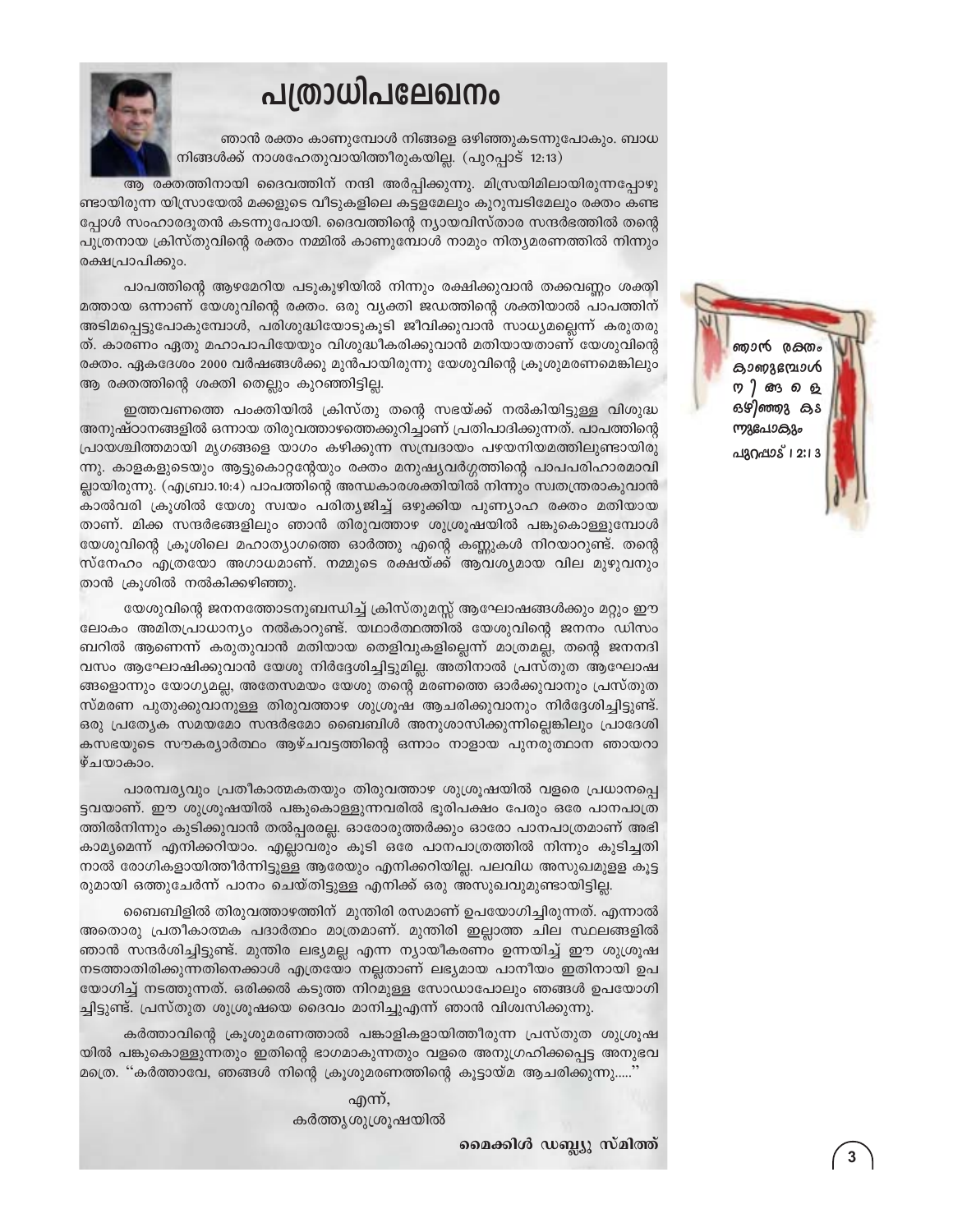

### പുളിപ്പില്ലാത്ത അപ്പം തളുാറാക്കുന്ന രീതി

പുളിപ്പില്ലാത്ത അപ്പമു ണ്ടാക്കുവാൻ വളരെ എളുപ്പ മാണ്. വെള്ളവും മാവുമാണ് അതിന്റെ ചേരുവകൾ

#### ഭചരുവരുൾ:

ഒന്ന് അല്ലെങ്കിൽ ഒന്നരക്കപ്പ് ധാന്യപ്പൊടി

### ഒരു കപ്പ് വെള്ളം

ഒരു പരന്ന പാത്ര ത്തിൽ പൊടി എടുത്തു പാക ത്തിന് വെള്ളം ഒഴിച്ച് മാവു പരുവത്തിലാക്കുക. ഭംഗി യായ കുഴയ്ക്കുക. അപ്പമുണ്ടാ പാക ത്തിൽ ക്ക ത്തക്ക വെള്ളം ചേർത്തിളക്കി എടു ക്കുക. ദോശക്കല്ലിൽ എണ്ണ പുരട്ടി ചൂടാക്കുക. അപ്പം പര ത്തിയെടുത്തശേഷം ദോശക്ക ല്ലിൽ ചുട്ടെടുക്കുക.

ലഭ്യമാകുന്നത്: 1 അപ്പം



''നിങ്ങൾക്കായി തകർക്കപ്പെട്ട എന്റെ ശരീരം. $\widetilde{a}$ 1 കൊരി. 11: 24

# ബൈബിൾ പഠന സഹായി

## വിഷയം: തിരുവത്താഴ അനുഷ്ഠാനം

തിരുവചനഭാഗം : നിങ്ങൾ ഈ പാനപാത്രത്തിൽ നിന്ന് കുടിക്കുകയും ഈ അപ്പം തിന്നുകയും ചെയ്യുമ്പോഴൊക്കെയും കർത്താവ് വരുവോളം അവന്റെ മരണത്തെ പ്രസ്താവിക്കുന്നു. (1 കൊരി. 11:26)

രത്നചുരുക്കം : മനുഷ്യവർഗ്ഗത്തിന്റെ പാപത്തിന്റെ വീണ്ടെടുപ്പിനായി കാൽവറിയിൽ തകർക്കപ്പെടുകയും രക്തം ചൊരിഞ്ഞ് മരിച്ച് യേശുവിന്റെ ത്യാഗോജ്ജ്വല മരണത്തിന്റെ സ്മരണയ്ക്കായി സ്ഥാപിക്കപ്പെട്ട വിശുദ്ധകർമ്മമാണ് തിരുവത്താഴം.

വായനാഭാഗം: മത്തായി 26:17-30, 1 കൊരി. 11:20-34 (ലൂക്കൊസ്. 22: 7-22, മർക്കൊസ് 14:12-26)

### l പെസഹയിലൂടെ സ്ഥാപിക്കപ്പെട്ടു

- A പുറപ്പാട്. 12:12-15 -മിസ്രയീമിലെ പെസഹ
- B മത്തായി. 26:17-20 പുളിപ്പില്ലാത്ത അപ്പത്തിന്റെ പെരുനാൾ
- C ലുക്കൊസ് 22: 7-16 പെസഹായുടെ തയ്യാറെടുപ്പ്

#### II ക്രിസ്തുവിനാൽ സ്ഥാപിക്കപ്പെട്ടു

- A മത്തായി. 26:26-29 യേശു ശിഷ്യന്മാർക്കായി നിർദ്ദേശിച്ചു.
- B 1 കൊരിന്ത്യർ 11: 23-ക്രിസ്തുവിന്റെ സ്വീകാരൃത

### III തിരുവത്താഴത്തിന്റെ ഉദ്ദേശം

- A പുതിയ നിയമത്തിന്റെ സ്മരണ
- B 1 കൊരിന്ത്യർ. 11: 24ബി, 25 ബി "എന്റെ ഓർമ്മക്കായി"
- C 1 கைoலி. 11:26 യേശുവിൻ മരണത്തിന്റെ പ്രദർശനം

### IV അപ്പം പ്രതിനിധീകരിക്കുന്നത്.

- A മത്തായി. 26:26 ക്രിസ്തുവിന്റെ ശരീരം
- B 1 കൊരി: 11: 24. തകർക്കപ്പെട്ട ക്രിസ്തുവിന്റെ ശരീരം
- C 1 കൊരി 10:17 സഭ. -ക്രിസ്തുവിന്റെ ശരീരം
- D 1 കൊരി. 5:6-8 -പുളിപ്പില്ലാത്ത അപ്പം

### V മുന്തിരി രസം പ്രതിനിധീകരിക്കുന്നത്|

- A മത്തായി 26:28-29 -ക്രിസ്തു ചൊരിഞ്ഞ രക്തം
- B 1 കൊരി 10:16 -രക്തവുമായുള്ള കൂട്ടായ്മ
- C 1 കൊരി 12:13 -ഒരേ ആത്മാവിലുള്ള പാനം

#### VI തിരുവത്താഴത്തിന്റെ യഥാർത്ഥ പൊരുൾ A മർക്കൊസ്. 14:22, യേശു അപ്പം എടുത്തു, ആശീർവ്വദിച്ചു. നുറുക്കി കൊടുത്തു.

- B മർക്കൊസ് 14: 23, യേശു പാന പാത്രം എടുത്തു, നന്ദി അർപ്പിച്ചു. കുടിക്കുവാൻ അവർക്ക് കൊടുത്തു,അവരെല്ലാവരും അതിൽനിന്നു കൂടിച്ചു.
- C 1 കൊരി. 11:23-26 വായിച്ചാലും

### VII തിരുവത്താഴത്തിന്റെ ഉപസംഹാരം

- A മത്തായി 26:30 അവർ സ്തോത്രം പാടി
- B മർക്കൊസ് എ: 26 ഗീതം ആലപിച്ചശേഷം പുറപ്പെട്ടുപോയി.
- VIII കൊരിന്തിൽ തിരുവത്താഴം ദുരുപയോഗം ചെയ്യപ്പെട്ടു.

I കൊരി: 11:20-22, 34, ആത്മീക ഭക്ഷണത്തേക്കാൾ പ്രാധാന്യം സഭ അക്ഷരീക ആഹാരത്തിന് കൊടുത്തു.

### IX വിശ്വാസികൾക്കായുള്ള ആചാരം

- A 1 കൊരി. 11:27-28. തന്നെത്താൻ ശോധന ചെയ്യുക
- B 1 കൊരി 11:29-32 -പരിണിത ഫലങ്ങൾ
- X സഭ സംരക്ഷിക്കപ്പെടേണ്ടിയ ആചാരങ്ങൾ
	- A മത്തായി. 28:20 കല്പിച്ചതൊ ക്കെയും പ്രമാണിക്കുക
	- B 1 കൊരി: 11:2 ആചാരങ്ങൾ പാലിക്കുക
	- C 1 കൊരി. 11: 25 ചെയ്യുവീൻ

### ഉപസംഹാരം

മനുഷൃൻ തന്നെത്താൻ ശോധന ചെയ്തിട്ടുവേണം ഈ അപ്പം തിന്നു കയും പാനപാത്രത്തിൽ നിന്ന് കുടിക്കു കയും ചെയ്യുവാൻ. 1 കൊരി: 11: 28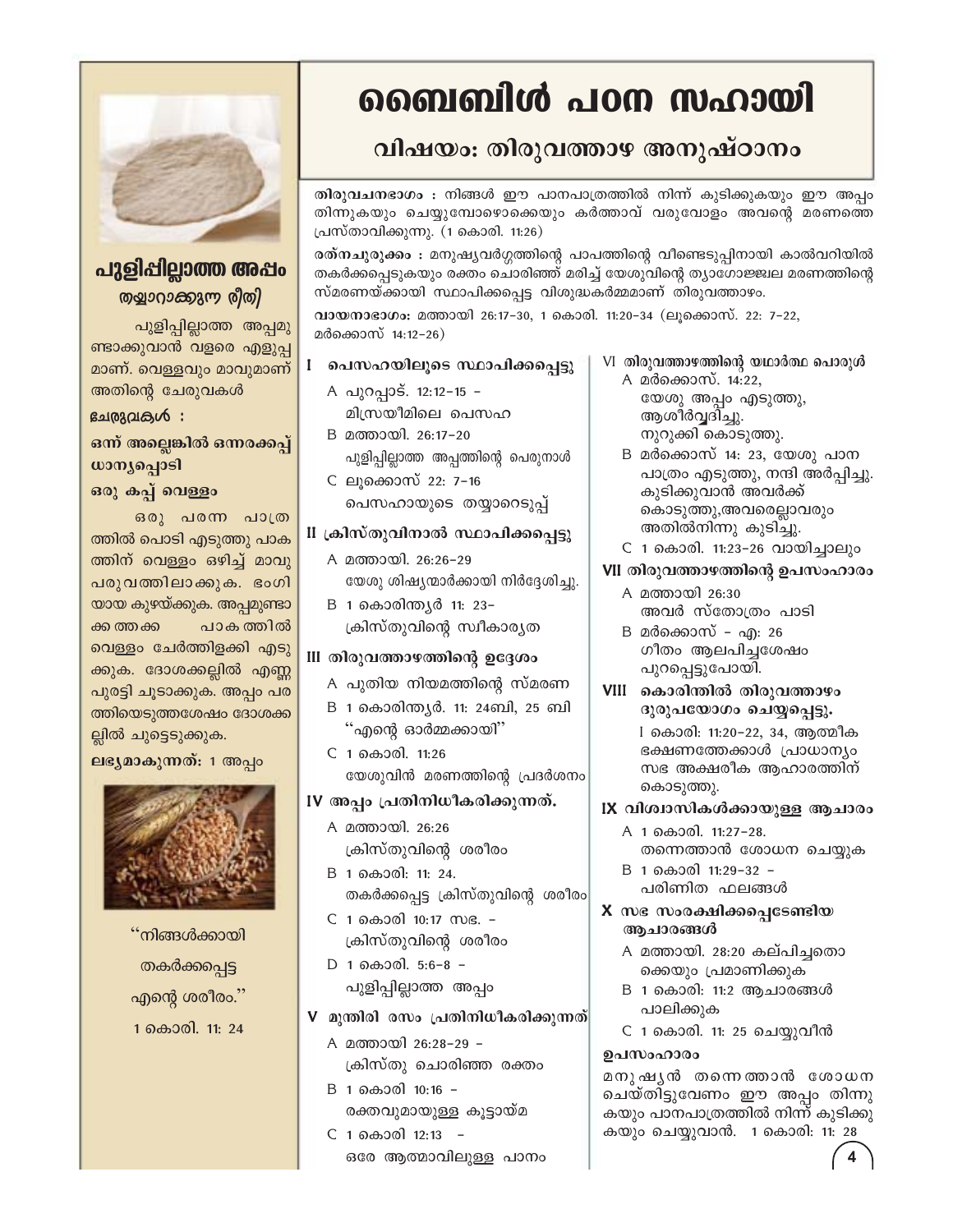# തിരുവത്താഴ അനുഷ്ഠാനം

### ബൈബിൾ പഠന ഉപപാഠം

കർത്താവിന്റെ പീഢാനുഭവങ്ങളെ അനുസ്മരിക്കുന്നു. "അങ്ങനെ നിങ്ങൾ ഈ അപ്പം തിന്നുകയും പാനപാത്രം കുടിക്കുകയും ചെയ്യുമ്പോഴൊക്കെയും കർത്താവ് വരു വോളം അവന്റെ മരണത്തെ പ്രസ്താവിക്കുന്നു'' (1 കൊരി ന്ത്യർ 11:26)

### അപ്പം ക്രിസ്തുവിന്റെ ശരീരത്തെ പ്രതിനിധാനം ചെയ്യുന്നു.

തിരുവത്താഴം പ്രതീകാത്മക ആശയംകൊണ്ടും അക്ഷരീകമായ അനുഷ്ഠാനംകൊണ്ടും സമ്പുഷ്ടമായ

> നിയ മത്തിലെ പുതിയ ഏതാനും അനുഷ്ഠാനങ്ങളിൽ ഒന്നാണ്. പെസഹയുടെ പുളി പ്പി ല്ലാത്ത അപ്പമെടുത്ത് 'സ്തോത്രം ചൊല്ലി നുറുക്കി; ഇത് നിങ്ങൾക്കുവേണ്ടിയുള്ള എന്റെ ശരീരം; എന്റെ ഓർമ്മ യ്ക്കായി ഇത് ചെയ്യുവിൻ എന്ന് പറഞ്ഞു. (1കൊരിന്ത്യർ 11:24). ക്രിസ്തുവിനെ ക്രൂശിൽ തറച്ച് കുന്തംകൊണ്ട് അവി

ടുത്തെ വിലാപ്പുറം കുത്തിത്തുറന്നു. അവിടുത്തെ ശരീരം തകർന്നത് നാം രക്ഷപെടേണ്ടതിനായിരുന്നു. അപ്പം ക്രൂശീകരിക്കപ്പെട്ട ശരീരത്തിന്റെ പ്രതീകമാണ്. തിരുവ ചനത്തിൽ പുളിപ്പില്ലാത്ത അപ്പം ക്രിസ്തുവിന്റെ ശരീര മായ ദൈവസഭയുടെ പ്രതീകമാണ്. നാം നുറുക്കുന്ന അപ്പം ക്രിസ്തുവിന്റെ ശരീരത്തിന്റെ കൂട്ടായ്മ അല്ലയോ? ്അപ്പം ഒന്നാക കൊണ്ട് പലരായ നാം ഒരു ശരീരമാകു ന്നു". (1 കൊരിന്ത്യർ 10:17). അപ്പം പുളിപ്പില്ലാതെ അനേകം ധാന്യമണികൾ ചേർന്ന് ഒന്നായി മുറുകി ഇരി ക്കുന്നതുപോലെ വിവിധ പശ്ചാത്തലത്തിലും വ്യക്തി ത്വത്തിലുമുള്ള ജനം യേശുക്രിസ്തുവിന്റെ രക്ഷയുടെ ശക്തിയാൽ ഒരുമിച്ച് ചേർന്ന് ഒരു ശരീരമായിത്തീരുന്നു.

### മുന്തിരിരസം ക്രിസ്തുവിന്റെ രക്തത്തേയും സഹന ത്തേയും പ്രതിനിധീകരിക്കുന്നു.

മുന്തിരിവള്ളിയുടെ ഫലത്തിൽ നിന്നുള്ള മുന്തി രിരസമാണ് യേശു ഉപയോഗിച്ചത്. ക്രിസ്തു ക്രൂശിൽ ചൊരിഞ്ഞ രക്തമാണ് അത് പ്രതിനിധീകരിക്കുന്നത് (മത്തായി 26:28). മുന്തിരിരസം, ലഭിക്കുവാൻ ആദ്യം അത് ചതച്ച് പിഴിഞ്ഞെടുക്കണം. ക്രിസ്തു ചാട്ടവാറിനാൽ അടിക്കപ്പെട്ട് ക്രൂശിക്കപ്പെട്ടത് അവന്റെ രക്തത്താൽ നമുക്ക് പാപമോചനം ലഭിക്കുന്നതിനായിരുന്നു. ഓരോ ദൈവ പൈതലിനും ക്രിസ്തുവിന്റെ രക്തത്തിനോടുള്ള കൂട്ടായ്മ ഉണ്ട്. (1 കൊരിന്ത്യർ 10:16)

### പഴയനിയമ പെസഹ

ഏകദേശം 3500 വർഷങ്ങൾക്കുമുൻപ്, മോശെയും യിസ്രായേൽ മക്കളും ഈജിപ്തിലെ അടിമത്വത്തിൽ നിന്നും പുറപ്പെടുന്ന ചരിത്രസംഭവത്തിനു തൊട്ടു മുൻപുള്ള ഒരു സായാഹ്നം. ദൈവം തന്റെ ജനത്തിനോട് ഊനമില്ലാത്ത ഒരു ആട്ടിൻകുട്ടിയെ യാഗം അർപ്പിച്ച് അതിന്റെ രക്തം കട്ടിളക്കാലിന്മേൽ പുരട്ടുവാനും പറ ഞ്ഞു. ആ രാത്രിയിൽ സംഹാരദൂതൻ ഈജിപ്തിലെ

എല്ലാ വീടുകളിലേയും കടിഞ്ഞൂ ലിനെ ഒക്കെയും സംഹരിക്കു വാൻ കടന്നുപോയി. രക്തം അട യാളമായിരുന്ന വീടുകൾക്ക് സംഹാരത്തിൽ നിന്ന് മോചനം ഉണ്ടായിരുന്നു. ചരിത്രപരവും അത്ഭുതകരവുമായ ആ മോചന ത്തിന്റെ ഓർമ്മയ്ക്കായി വർഷം തോറും ആചരിക്കുവാൻ പെസഹ ആചരിച്ചു. (പുറപ്പാട്. 12:12-15)

### തിരുവത്താഴത്തിന്റെ അനു ഷ്ഠാനം യേശു സ്ഥാപിച്ചു.

1500 വർഷങ്ങൾക്കുശേഷം യേശു തന്റെ ശിഷ്യ ന്മാരുമായി പെസഹ കഴിക്കുവാൻ ഇരുന്നു (ലൂക്കൊസ് 22: 7-16) ഏതാനും മണിക്കൂറുകൾക്കകം മാനവരാ ശിയ്ക്കു വേണ്ടി ഒരു യാഗത്തിനുള്ള ആട്ടിൻകുട്ടിയെ പോലെ അവിടുന്ന് ക്രൂശിയ്ക്കപ്പെടുമെന്ന് യേശുവിന് അറിയാമായിരുന്നു. പുളിപ്പില്ലാത്ത അപ്പവും മുന്തിരി യുടെ അനുഭവമായ വീഞ്ഞു നിറച്ച പാനപാത്രവും എടുത്ത് ആദ്യത്തെ തിരുവത്താഴം ആചരിച്ചു. (മത്തായി 26–29) ഈ അനുഷ്ഠാനം ക്രിസ്തുവിനാൽ സ്ഥാപിക്ക പ്പെടുകയും പൗലൊസ് ഉറപ്പിച്ച് നൽകുകയും ചെയ്തു. ''ഞാൻ കർത്താവിൽ നിന്ന് പ്രാപിക്കുകയും നിങ്ങൾക്ക് ഏൽപ്പിക്കുകയും ചെയ്യുന്നത് എന്തെന്നാൽ" 1 കൊരി.  $11: 23)$ 

പെസഹയുടെ കാരൃത്തിൽ എന്നതുപോലെ, ക്രിസ്തുവും പുതിയ നിയമ കാലഘട്ടത്തിൽ സ്മരണ യ്ക്കായുള്ള ഒരു അനുഷ്ഠാനമാണ് സ്ഥാപിച്ചത്. യേശു ക്രിസ്തുവിന്റെ രക്തത്താൽ നിത്യമായ മരണത്തിൽ നിന്നാണ് മനുഷ്യരാശി രക്ഷ പ്രാപിച്ചത്. യേശുക്രിസ്തു വാകുന്ന കുഞ്ഞാടിന്റെ രക്തത്താൽ നമുക്ക് ലഭിച്ചിരി ക്കുന്ന രക്ഷ എത്രയോ അത്ഭുതമാർന്നതാണ്. ''എന്റെ ഓർമ്മയ്ക്കായി ഇതു ചെയ്യുവിൻ" എന്ന് യേശു തന്റെ ശിഷ്യന്മാരോട് പറഞ്ഞു (1 കൊരിന്ത്യർ 11:24).. തിരുവ ത്താഴത്തിന്റെ ആചരണത്താൽ ദൈവത്തിന്റെ ജനം

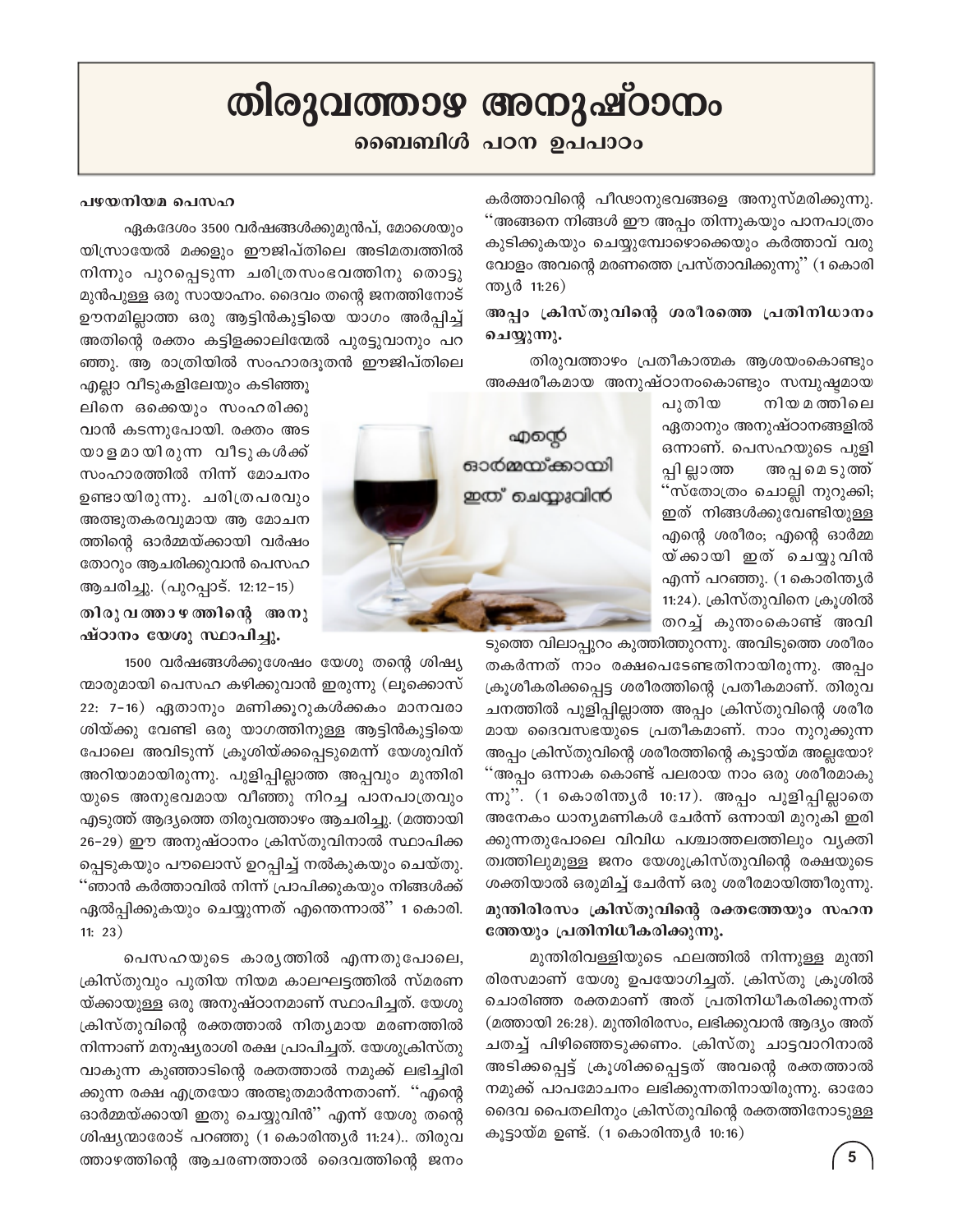വേണം തിരുവത്താഴത്തിൽ പങ്കുചേരുവാൻ; അത് ശുശ്രൂ ഷയുടെ മേൽനോട്ടത്തിൽ ഉൾപ്പെടുന്നതല്ല. തിരുവ ത്താഴം രക്ഷയുടെ അനുഭൂതിക്കും അപ്പുറമായി സ്വയ പരിശോധനയുടെ സമയമാണ്. ഒരുവന്റെ ജീവിതം സ്വഭാ വം, തൊഴിൽ, മനോഭാവം മുതലായവ എല്ലാം പരിശോധിക്കുവാനുള്ള സമയമാണ് തിരുവത്താഴം. തിരുവത്താഴത്തിൽ അയോഗ്യമായി പങ്കുചേരുന്നതി നാൽ പലരും രോഗികളും, ബലഹീനരും ആകുകയും



"ദൈവത്തിന്റെ സഭ കർത്താവ് മടങ്ങി വരുവോളം തിരുവത്താഴം ആചരിക്കുന്നതിൽ വിശ്വസ്തരായിരിക്കട്ടെ".

ചിലർ നിദ്രകൊള്ളുകയും ചെയ്യുന്നു. ആത്മീകമായ ഈ കുറവ് നിതൃനാശത്തിന് കാരണമാകുന്നില്ലെങ്കിലും ന്യായവിധിയ്ക്കായി ദൈവത്തെ പ്രകോപിപ്പക്കുന്നതാ ണ്. ലോകത്തോടുകൂടെ ശിക്ഷാവിധിയിൽ അകപ്പെടാ തിരിക്കേണ്ടതിന് ദൈവം അവരെ ബാലശിക്ഷ കഴി യ്ക്കുകയാണ് ചെയ്യുന്നത് (1 കൊരിന്ത്യർ 11:29,32). വളരെ സൂക്ഷ്മതയോടും ബഹുമാനത്തോടും കൂടെ അനുഷ്ഠിക്കേണ്ട ഒരു പ്രവൃത്തിയാണ് തിരുവത്താഴം.

എല്ലാ തലമുറയും ആചരിക്കേണ്ടതിന് കല്പന

എല്ലാ തലമുറയിലും ആചരിച്ചു പോരേണ്ടതി നുള്ള അപ്പൊസ്തോലിക പാരമ്പര്യമാണ് തിരവത്താഴം. "നിങ്ങളോട് കല്പിച്ചതൊക്കെയും പ്രമാണിക്കുവിൻ" (മത്തായി 28:20) യേശു പഠിപ്പിച്ചു. "ഞാൻ നിങ്ങളെ ഏൽപ്പിച്ച കല്പനകളെ പ്രമാണിക്കുവാൻ'' പൗലൊസ് നിർദ്ദേശിച്ചിട്ടുണ്ട്. (1 കൊരിന്ത്യർ 11:2) "എന്റെ ഓർമ്മ യ്ക്കായ് ചെയ്യുവിൻ'' എന്ന് യേശുവും പറഞ്ഞു. (1 കൊരിന്ത്യർ 11:25) ദൈവത്തിന്റെ സഭ കർത്താവ് മട ങ്ങിവരുവോളം അവിടുത്തെ യാഗത്തെ അനുസ്മ രിക്കാം. തിരുവത്താഴം ആചരിക്കുന്നതിൽ വിശ്വസ്ത മായിരിക്കട്ടെ.

#### കൂട്ടായ്മ എങ്ങനെ നിർവ്വഹിക്കണം

സഭകൾ പലവിധത്തിൽ കൂട്ടായ്മ നിർവഹിക്കു ന്നുണ്ട്. പ്രതീകാത്മകമായ സ്വഭാവത്തിന്റെ പൊരുൾ നഷ്ടപ്പെടാതെ സൂക്ഷിക്കേണ്ടത് കൂട്ടായ്മയിൽ (തിരു വത്താഴം) പ്രധാന കാര്യമാണ്. യേശു ആദ്യം പുളിപ്പി ല്ലാത്ത അപ്പമെടുത്തു. അവൻ അത് വാഴ്ത്തി നുറുക്കി അവർക്ക് കൊടുത്തു (മർക്കൊസ് 14:22) ഇതാണ് തിരു വത്താഴം ആചരിക്കുവാൻ ബൈബിളിൽ പറഞ്ഞിരി ക്കുന്ന ക്രമം. അനേകം സഭകളിൽ ചെറിയ ചെറിയ അപ്പങ്ങൾ ഉപയോഗിക്കുമ്പോൾ ക്രിസ്തുവിന്റെ ശരീരം തകർക്കപ്പെടുന്നതിന്റെ പ്രതീകം നഷ്ടപ്പെടുന്നു. പിന്നെ യേശു പാനപാത്രം എടുത്ത് സ്തോത്രം ചൊല്ലി അവർക്ക് കൊടുത്തു (മർക്കൊസ് 14:23) അവർ എല്ലാ വരും ഒരു പാനപാത്രത്തിൽ നിന്നാണ് പാനം ചെയ്ത ത്. ഇത് ജഡത്തിന് അത്ര തൃപ്തിയാകുന്നതല്ലെങ്കിലും ആത്മീകതയുടെ വലിയ ഒരു നിഗൂഢ അർത്ഥം അതി നുണ്ട്. ദൈവത്തിന്റെ ജനം കർത്താവിന്റെ കഷ്ടതയുടെ പാനപാത്രത്തിൽ നിന്ന് ഒരുമിച്ച് കുടിക്കുന്നു. ഇതാണ് പങ്കുവയ്ക്കലിനെ സൂചിപ്പിക്കുന്ന യഥാർത്ഥ കൂട്ടായ്മ. ശിഷ്യന്മാരുടെ ആദ്യത്തെ കൂട്ടായ്മ അവസാനിക്കു മ്പോൾ അവർ സ്തോത്രം പാടിയശേഷം ഒലിവ് മല യിലേക്ക് പോയി (മർക്കൊസ് 14:26 ). കർത്താവിന്റെ ശിഷൃന്മാർ തിരുവത്താഴത്തിന് ചെയ്തതുപോലെ ദൈവജനവും ആ മാതൃകകൾ സ്ഥീകരിച്ച് ചെയ്യുമ്പോൾ ഒരു പ്രത്യേക അനുഗ്രഹം ഉണ്ട്. ബൈബിളിലെ മാതൃ കകൾ തിരുത്തുകയോ മാറ്റുകയോ അരുത്.

### അനുഷ്ഠാനത്തിന്റെ ദുരുപയോഗം

കൊരിന്തിലെ വിശ്വാസികൾ തിരുവത്താഴം ശരി യായ രീതിയിൽ അല്ലായിരുന്നു അനുഷ്ഠിച്ചത്. പൗലൊസ് അവരെ കുറ്റപ്പെടുത്തി നിർദ്ദേശങ്ങൾ നൽകി (1 കൊരിന്ത്യർ 11: 20-22, 34)

തിരുവത്താഴത്തിന്റെ സമയം അവർ തിന്നുകുടി ക്കുന്നതിനുള്ള അവസരമാക്കി. തിരുവത്താഴത്തിന്റെ സ്വഭാവം തന്നെ അവർ തെറ്റിച്ചു. തിന്നുന്നതും കുടി ക്കുന്നതും തിരുവത്താഴത്തിന്റെ അവസരത്തിൽ അല്ലെന്നും അതിന് വീടുകൾ ഉപയോഗിക്കണമെന്നും പൗലോസ് നിർദ്ദേശിച്ചു. തിരുവത്താഴം ക്രിസ്തുവിനെ അനുസ്മരിക്കുന്നതിനുള്ള പ്രതീകാത്മക അനുഷ്ഠാ നമാണ്.

### വിശ്വാസികൾക്കാണ് തിരുവത്താഴം

രക്ഷിക്കപ്പെട്ടവർക്കുള്ള അനുഷ്ഠാനമാണ് തിരു വത്താഴം (1 കൊരിന്ത്യ 11: 27–32) അയോഗ്യമായി അപ്പം തിന്നുകയോ പാനപാത്രം കുടിക്കുകയോ ചെയ്യുന്നവൻ എല്ലാം കർത്താവിന്റെ ശരീരവും രക്തവും സംബന്ധിച്ച് കുറ്റക്കാരൻ ആകും എന്ന് പൗലൊസ് പ്രസ്താവിച്ചു. ഓരോ വൃക്തിയും തന്നെത്താൻ ശോധന ചെയ്ത്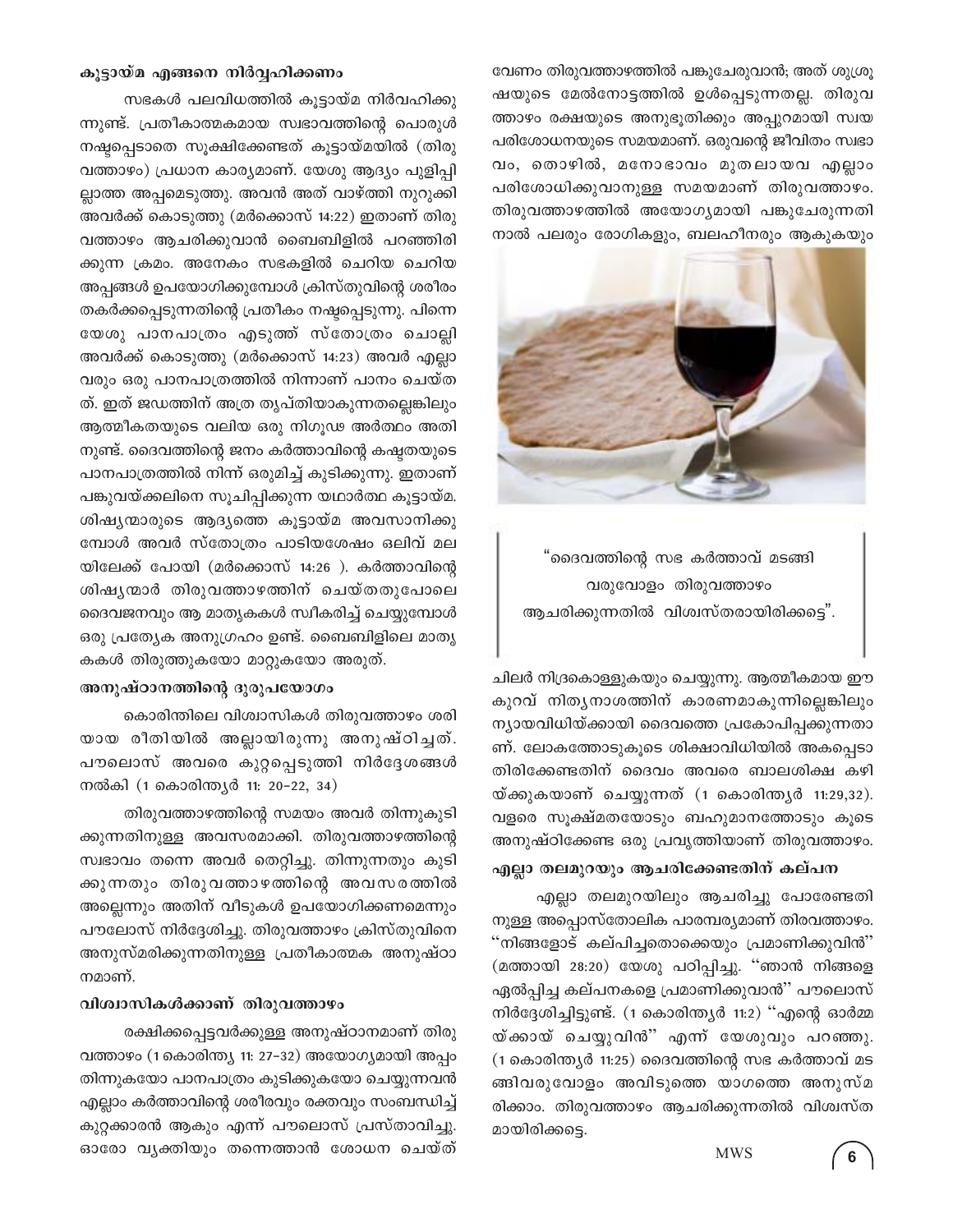പറഞ്ഞതിന്റെ അടിസ്ഥാനത്തിൽ നിന്നാണ് ഈ ഉപദേശം കടന്നുവ ന്നത്. (മത്തായി 26:26, 28)

യേശു അക്ഷരീകമായി അല്ല അങ്ങനെ പറഞ്ഞത്. കാരണം ആ സമയത്തും യേശു തന്റെ ശരീരവും രക്തവും ഉൾക്കൊണ്ടിരുന്നു. ആല ങ്കാരികമായിട്ടാണ് യേശു അത് പറ ഞ്ഞത്. അവിടെ യേശു ഒരു സാമ്യ പ്പെടുത്തൽ നടത്തുകയായിരുന്നു. ഈ അപ്പം തിന്നുകയും പാനപാത്രം കുടിക്കുകയും ചെയ്യുമ്പോൾ (1 കൊരിന്ത്യർ 11:26) എന്നും എന്റെ ഓർമ്മയ്ക്കായി ഇത് ചെയ്യുവിൻ എന്ന് ശിഷ്യന്മാരോടും (ലൂക്കൊസ് 22:19) യേശു വൃക്തമാക്കിയിരിക്കു ന്നു. ഇത് വൃക്തമാക്കുന്നത് അപ്പ ത്തിലും വീഞ്ഞിലും അവിടുത്തെ ശാരീരികമായ സാന്നിദ്ധ്യം ഇല്ല എന്നാണ്. അപ്പവും, മുന്തിരിയുടെ ചാറും യേശുവിന്റെ ശരീരത്തിന്റെയും രക്തത്തിന്റെയും പ്രതീകം മാത്ര മാണ്. **MWS** 



ഷൃൻ തന്നെത്താൻ ശോധനചെ യ്തിട്ടുവേണം (1 കൊരിന്ത്യ 11:28) എന്ന് സംശയത്തിന് വകയില്ലാതെ പറഞ്ഞിട്ടുണ്ട്.

രക്ഷിക്കപ്പെട്ടവർ മാത്രം പങ്കെ ടുക്കേണ്ട ഒന്നാണ് തിരുവത്താഴം. രണ്ടുവയസ്സ് മാത്രം പ്രായമുള്ള ഒരു കുട്ടിക്ക് തന്നെത്താൻ ശോധന ചെയ്യുവാനുള്ള കഴിവില്ല. ശിശു സ്നാനം ബൈബിൾ പഠിപ്പിക്കുന്ന തിന് വിപരീതമായതിനാൽ, തിരുവ ത്താഴത്തിൽ കുട്ടികൾ പങ്കുചേരു ന്നതും ബൈബിൾ പഠിപ്പിക്കുന്ന തിന് വിപരീതമാണ്. കുട്ടികൾ ഏതു പ്രായത്തിൽ തിരുവത്താഴത്തിൽ പങ്കെടുക്കണമെന്ന് തീരുമാനിക്കേ ണ്ടത് മാതാപിതാക്കന്മാരുടെ ഉത്ത രവാദിത്വമാണ്. മാതാപിതാക്കന്മാർ കുട്ടികളെ വിശുദ്ധജീവിതത്തിൽ അഭൃസിപ്പിച്ച് വളർത്തുമ്പോൾ വീണ്ടും ജനനം പ്രാപിച്ചവർക്കു മാത്രം വേർതിരിക്കപ്പെട്ടതാണ് തിരു വത്താഴം. ആ ശുശ്രൂഷയുടെ

ഗൗരവം കുട്ടികൾ തിരിച്ച റിഞ്ഞ് വേണ്ട ബഹുമാനം കൊടുക്കണം. ഒരു കുട്ടി തിരു വത്താഴത്തിൽ പങ്കെടുത്താൻ അവന്/അവൾക്ക് രക്ഷയുടെ അനുഭവം ഉണ്ടായിരിക്കണം. അപ്പവീഞ്ഞുകളുടെ വസ്തു മാറ്റത്തെ സംബന്ധിച്ച് എന്തു പറയുന്നു?

തെറ്റായ ദൈവശാ സ് ത്ര ത്തിൽ อูเชิดญุฐ ഒനാണ് അപ്പ വീ ഞ്ഞു കൾക്ക് രൂപമാറ്റം സംഭവി ക്കുന്നു എന്നത്. റോമൻ കത്തോലിക്ക സഭയാണ് കർമ്മങ്ങളുടെ മദ്ധ്യത്തിൽ അപ്പവും വീഞ്ഞും, അത് അങ്ങനെതന്നെ ഇരിക്കുന്നു എങ്കിലും, ക്രിസ്തുവിന്റെ ശരീരവും രക്തവുമായി രൂപ മാറ്റം സംഭവിക്കുന്നു എന്ന സിദ്ധാന്തം പഠിപ്പിക്കുന്നത്. "ഇത് എന്റെ ശരീരം. ഇത് എന്റെ രക്തം'' എന്ന് യേശു

# ചോദ്വവും ഉത്തരവും

### തിരുവത്താഴം നടത്തുന്നതിനുള്ള സമയപരിധി എങ്ങനെയാണ്?

തിരുവത്താഴം ആചരിക്കുന്ന തിനുള്ള വൃക്തമായ നിർദ്ദേശം സഭയ്ക്ക് നൽകിയിട്ടുണ്ട്. പങ്കെടുക്കു വാൻ വിസമ്മതിക്കുന്നവരുടെ ആത്മീയ ആവശൃങ്ങൾ അവർ ദൈവവുമായി പങ്കുവയ്ക്കേണ്ടതുണ്ട്.

തിരുവത്താഴത്തിൽ പങ്കെടു ക്കുന്നതിന്റെ സമയപരിധി യേശു സഭയോട് പറയുന്നില്ല. "ഈ അപ്പം തിന്നുകയും പാനപാത്രം കുടിക്കു കയും ചെയ്യുമ്പോഴൊക്കെയും" എന്നാണ് അവിടുന്ന് പറഞ്ഞിരിക്കു ന്നത്. സമയപരിധി പങ്കെടുക്കുന്ന വ്യക്തിയിൽ നിക്ഷിപ്തമായ കാര്യ മാണ്. വർഷത്തിൽ ഒരിക്കൽ മാത്രം ആചരിച്ചുപോരുന്ന പെസഹ പെരു ന്നാളിന് ശേഷമാണ് ക്രിസ്തു, ഇത് മാതൃകയാക്കിയത് എന്നുള്ളത് ശദ്ധേയമാണ്.

ചിലയാളുകൾ ആഴ്ചയിൽ ഒരിക്കലോ അതിൽ കൂടുതലോ സമയം തിരുവത്താഴത്തിൽ പങ്കെടു ക്കുന്നു. അതിൽ തെറ്റ് ഇല്ലെങ്കിലും പിന്നീട് അത് ചടങ്ങായി മാറുമെ ന്നുള്ള അപകടം ഉണ്ട്. ചില ആളു കൾ സ്ഥിരമായി തിരുവത്താഴത്തിൽ പങ്കുചേരുന്നത് ഒരു സംരക്ഷണ മായി കരുതുന്നത് മറ്റൊരു അപകട മാണ്. തിരുവത്താഴം ആചരിക്കുന്ന തിൽ നിന്നല്ല രക്ഷ വരുന്നത്. കൃപ യാൽ വിശ്വാസം മൂലമുള്ള രക്ഷ, കൊണ്ടുവരുന്നതാണ് വിശുദ്ധജീ വിതം.

### കുട്ടികൾ തിരുവത്താഴം എടു ക്കാമോ?

തിരുവത്താഴം എടുക്കുന്നതി നുള്ള പ്രായപരിധി തിരുവചനം നൽകിയിട്ടില്ലെങ്കിലും ചില യോഗ്യ തകൾ നിർദ്ദേശിക്കുന്നുണ്ട്. മനു